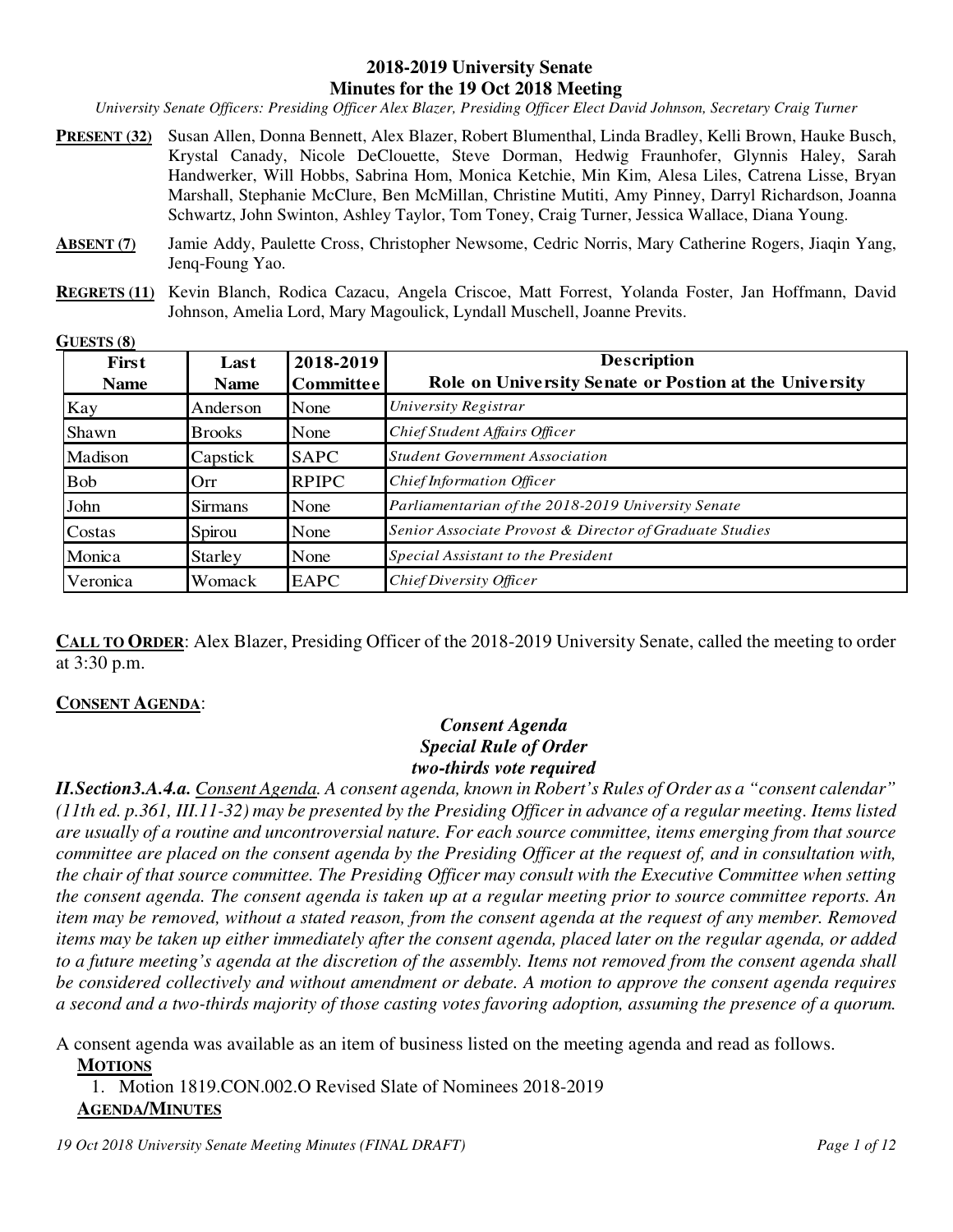- 2. University Senate Meeting Agenda (10/19/2018)
- 3. University Senate Meeting Minutes (09/21/2018)

A **MOTION** *to adopt the consent agenda* was made, seconded and approved by voice vote with no proposed extractions and no further discussion with no dissenting voice and only voting members of the university senate eligible to vote.

**AGENDA**: The agenda for this meeting was *approved as circulated* as item 2 of the consent agenda.

## **MINUTES**:

1. The minutes of the 21 Sep 2018 university senate meeting were *approved as circulated* as item 3 of the consent agenda.

# **PRESIDENT'S REPORT** – President Steve Dorman

- 1. **HURRICANE MICHAEL** Thank you all for "weathering the storm" with us last week. I hope everyone fared well. For the sake of our students' safety, the decision was made to extend their Fall Break and then to close campus for everyone on Wednesday and Thursday.
- 2. **OPEN ENROLLMENT** for 2018 employee benefits will be held October 29 November 9, 2018. All benefits-eligible employees are required to make their benefits selection for the upcoming year. For details, please visit https://www.usg.edu/hr/benefits or contact the Office of Human Resources.
- 3. **STATE CHARITABLE CONTRIBUTION PROGRAM (SCCP)** This year's campaign runs from October 1 through October 31, and the theme is "Shaping Our Future Through Giving." The SCCP gives us an opportunity to be an instrument of positive change by supporting health, human services, environmental, and educational charitable programs. Our SCCP Agency Coordinator this year is Ms. Monica Starley. Please feel free to contact her with questions or visit https://gasccp.causecast.com/login. Thank you in advance for your generosity.
- 4. **GEORGIA COLLEGE FAMILY FUND** The GC Family Scholarship will support the children or grandchildren of Georgia College faculty and staff. The Foundation has agreed to match \$1 for every \$1 donation made up to \$100,000. Support the GC Family today online at gcsu.edu/donate or by calling 478.445.5767. You can also donate by payroll deduction at alumni.gcsu.edu/foundation.
- 5. **POLICY REVISIONS** The Board of Regents of the University System of Georgia released the following revisions to policies during August and September 2018. A listing of the policies that were addressed through September 2018 can be found at https://frontpage.gcsu.edu/announcement/board-regents-policyrevisions-0 . These policies automatically become GC policy. The following sections of the Board of Regents Policy Manual were revised:

-Conflicts of Interest and Conflicts of Commitment -Academic Textbooks

- 6. **ETHICS AWARENESS WEEK** is scheduled for November 11 17, 2018. The purpose of the week is to remind everyone in the university system of our shared ethical values and expectations so these are incorporated into our day-to-day decisions. Ms. Stacy Mulvaney, Director of Internal Audit and Advisory Services, is coordinating various activities for the week. On Wednesday, November 14, Mr. Danny Goldberg will be speaking to campus and providing professional development on *Leadership through Ethics*. He will offer two sessions on the  $14<sup>th</sup>$ , one at 9:00 and another at 11:00. Both sessions will take place in the A&S Auditorium. Mr. Goldberg is a well-known speaker on internal auditing and peoplecentric skills. Ms. Mulvaney will offer one-hour ethical decision-making training sessions on November 13 and 15 at 10:00 and 2:00. She will also be conducting individual departmental training sessions throughout the week if requested by the department.
- 7. **FY2019 BUDGET PROCESS BEGINS** The FY2019 **University Budget Forum** will be held on Monday, November 19, 2018, from 8:30 a.m. – 12:30 p.m. in the University Banquet Room at The MAX. As a part of our commitment to shared governance and transparent decision making, all campus community members are encouraged to attend. I will provide a budget overview beginning at 8:30 followed by the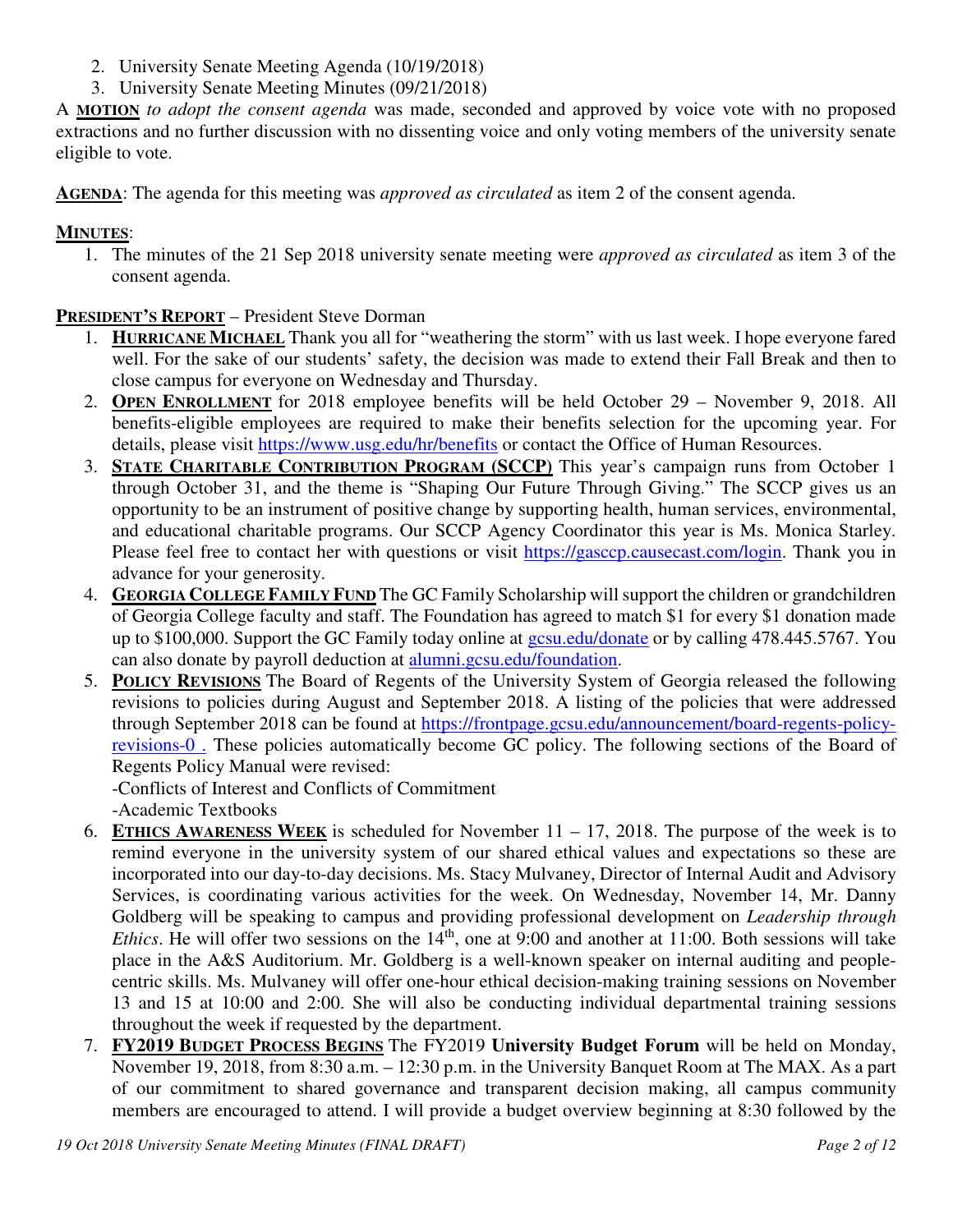dean of the College of Arts and Sciences, dean of the College of Business, dean of the College of Education and dean of the College of Health Sciences. Following the deans, the vice presidents will present. The provost and senior vice president for Academic Affairs will start things off followed by the vice president for Student Affairs, the vice president for University Advancement and the vice president for Finance and Administration. All are encouraged to attend. In addition, I encourage you to get involved and attend your departmental and college level meetings regarding the budgeting process.

## 8. **SAVE THE DATES**

- a. *Veterans' Day Ceremony*
	- i. Monday, November 12, 2018
	- ii. 9:00 a.m. Baldwin County War Memorial (Hancock Street)
- b. *University Budget Forum*
	- i. Monday, November 19, 2018
	- ii. 8:30 12:30 p.m. University Banquet Room

## c. *Faculty, Staff, & Student Holiday Open House*

- i. Thursday, December 13, 2018
- ii.  $9:00$  a.m. & 4:00 p.m. Old Governor's Mansion
- d. *Winter Commencement*
	- i. Saturday, December 15, 2018
	- ii. 1:00 p.m. Centennial Center
- 9. **QUESTIONS** When the President invited questions from the floor, there was one.
	- a. **As part of the Affordable Learning Georgia (ALG) initiative in the University System of Georgia, courses in the registration system are coded as "low cost" (e g. \$40 or less required textbook costs) or "no cost" (\$0 in required textbook costs), might we supplement these notations with an indication of the quality of the learning materials (textbook)? For example, we would likely not buy a car based exclusively on price.** *I am willing to consider any suggestions you have on this matter. As you know, the Board of Regents doesn't want to control the textbooks used for courses, nor do you as faculty want that to be the case. We of course must comply with the University System of Georgia requirement to include the cost coding as is presently being done, yet we could supplement this coding with other information. The addition of a textbook quality notation would require some care to implement.*

# **PROVOST'S REPORT** – Provost Kelli Brown

## 1. **MARSHALL SCHOLARSHIP FINALIST**

- a. I am delighted to share with you all that **Kevin Morris** has been selected as a finalist for the Marshall Scholarship. Congratulations Kevin!
- b. The **Marshall Scholarship** is a scholarship for "intellectually distinguished young Americans and their country's future leaders" to study at any university in the United Kingdom. Created by the Parliament of the United Kingdom in 1953 as a living gift to the United States in recognition of the generosity of Secretary of State George C. Marshall and the Marshall Plan, the goal of the scholarship was to strengthen the Special Relationship between the two countries for "the good of mankind in this turbulent world." With between 30 and 40 scholars selected annually, and with the number of university-endorsed applicants approaching 1000, in recent years it has been the most selective graduate scholarship for Americans. In 2018, only 18% of applicants were interviewed, and only 5% won. The only other major award for American graduates that is this competitive is the Rhodes Scholarship. Last year, only three institutions in Georgia had Marshall finalists - Emory, Mercer, and University of Georgia (none of them won).
- c. I want to express my appreciation to the following faculty and staff who assisted Kevin with his application:
	- i. Chris Clark (Economics)
	- ii. Jehan El-Jourbagy (Legal Environment of Business)

*19 Oct 2018 University Senate Meeting Minutes (FINAL DRAFT) Page 3 of 12*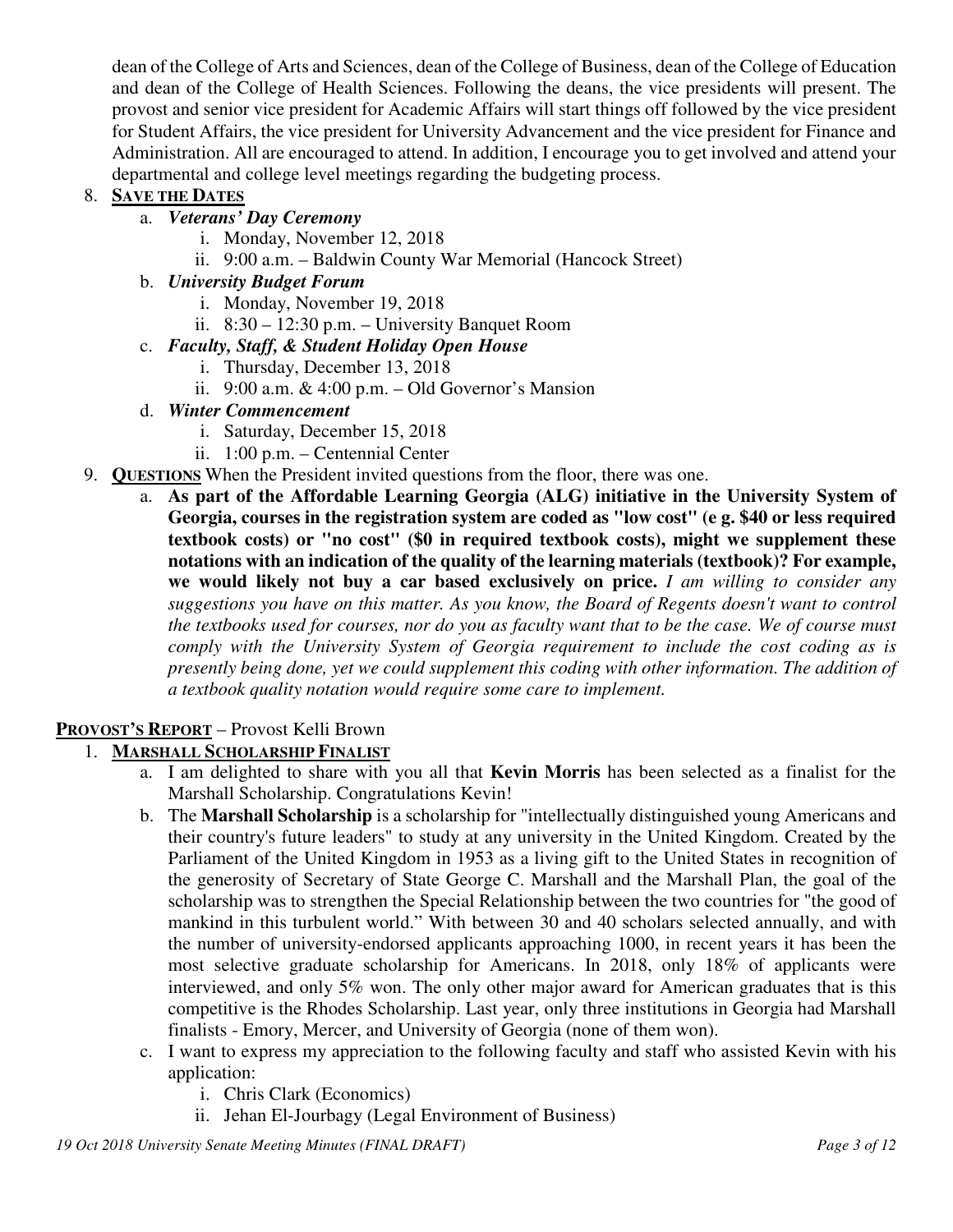- iii. Steve Elliott-Gower (Honors)
- iv. Harold Mock (Leadership Studies)
- v. Liz Speelman (Outdoor Center,
- vi. Amanda Reinke (Government and Sociology)
- vii. Anna Whiteside (National Scholarships Office)

## 2. **ACADEMIC AFFAIRS EXCELLENCE AWARDS**

- a. Each college will select nominees for the first eight Academic Affairs Excellence Awards and forward to the University Teaching Excellence Awards committees, which select the recipient for each award category. Award recipients will remain a "secret" until the awards ceremony. The awards and links to associated nomination criteria are:
	- i. Excellence in Teaching Award\*
	- ii. Excellence in Scholarship of Teaching and Learning
	- iii. Teaching Excellence for Department or Program
	- iv. Excellence in Online Teaching
	- v. Irene Rose Community Service Award
	- vi. Excellence in Scholarship & Creative Endeavors
	- vii. Excellence in University Service
	- viii. Laurie Hendrickson McMillan Faculty Award
	- ix. Regents' Momentum Year Award for Excellence in Advising and Student Success\*\*
	- x. Regents' Momentum Year Award for Excellence in Teaching and Curricular Innovation\*\*

\*The recipient of the Excellence in Teaching Award is the Fall 2019 Graduation Commencement speaker.

\*\* These awards are new in 2019. Georgia College recipient portfolios for the inaugural awards will be submitted directly to the University System of Georgia by December 4, 2019.

b. Website for Awards and Criteria http://www.gcsu.edu/provost/faculty-scholarship

## 3. **FACULTY SCHOLARSHIP SUMMER PROGRAM (FSSP)**

- a. Once again, the Office of Academic Affairs will be offering the Georgia College Faculty Scholarship Support Program to provide additional support for faculty to disseminate their research, artistic work and/or teaching and learning scholarship in a peer-reviewed publication and/or juried context. The idea is to award one of the most valuable resources of all – time. This "time" would be used to write their scholarship or prepare their performance or exhibition. The goal is to increase the scholarly productivity of Georgia College faculty by making additional resources (i.e., time) available to our faculty. By increasing our dissemination of scholarship through peer-reviewed/juried outlets, we will enhance our national reputation; and the higher education learning community will have an opportunity to learn about all the great research, creative work, and teaching and learning that is occurring at Georgia College.
- b. The guidelines and application are available at: http://www.gcsu.edu/provost/faculty-scholarship
- c. **Due Dates**
	- i. Application to department chair November 26, 2018
	- ii. Application to college dean December 3, 2018
	- iii. Completed application to Office of Academic Affairs December 10, 2018
	- iv. Faculty Notification No later than January 11, 2019

# 4. **FACULTY SALARY REVIEW TASK FORCE**

## a. **Members**

- i. Mr. Russ Williams, Chair of Task Force
- ii. Dr. Robert Blumenthal
- iii. Dr. Sallie Coke
- iv. Dr. John Swinton, University Senate Representative
- v. Mr. Neil Jones
- vi. Mrs. Susan Allen (ex-officio)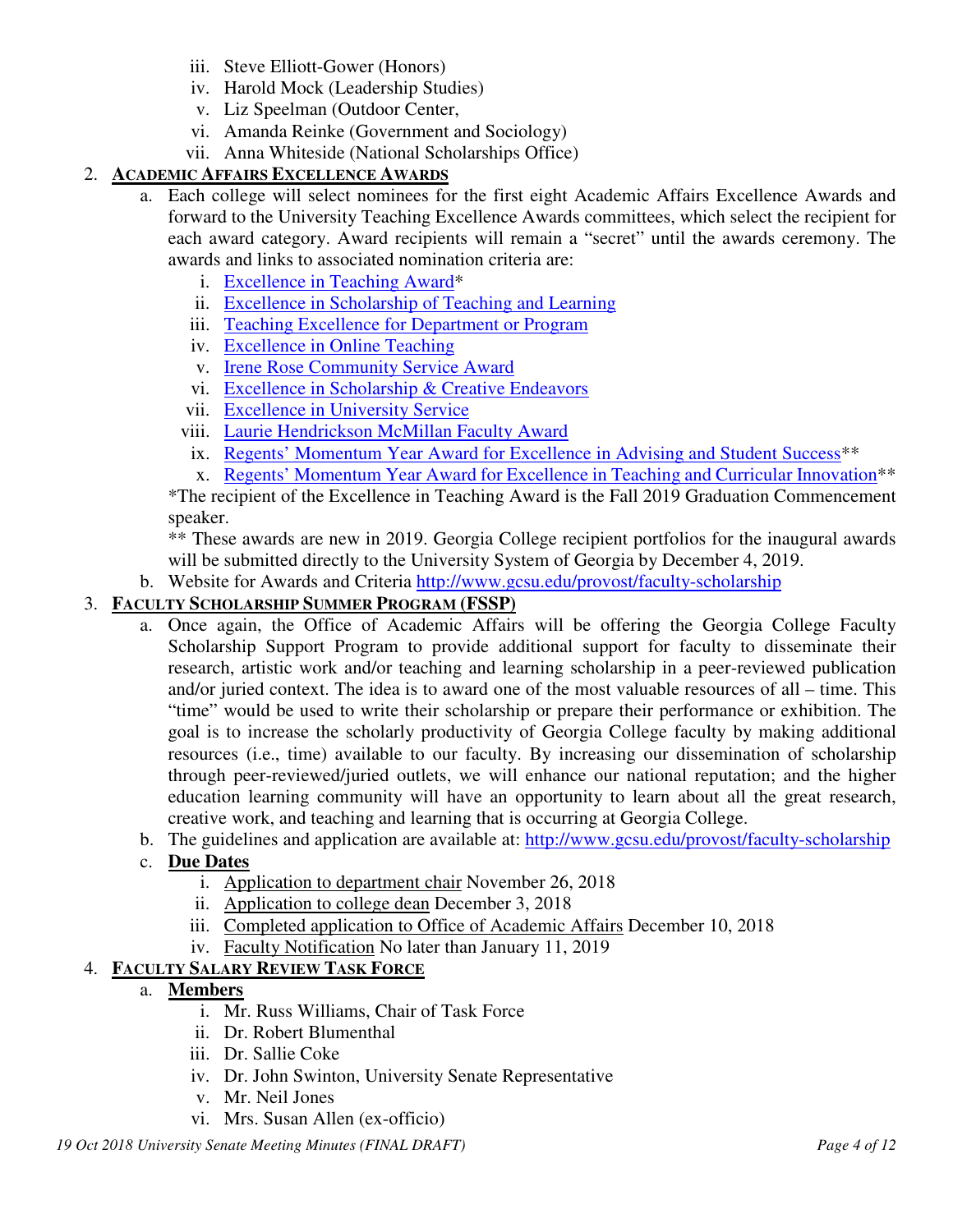- vii. Dr. Kelli Brown (ex-officio)
- viii. Dr. Craig Turner (ex-officio)
- b. **The First Meeting** was held October 8, 2018 where the charge was shared.
- c. **Website** Charge and other information is available at the task force's website with url http://www.gcsu.edu/provost/faculty-salary-review-task-force

## 5. **KEY UPCOMING DATES**

- a. October 20: Fall Fest for student recruitment
- b. November 19: GC Budget Hearing, 8:30am 12:30pm University Banquet Room at The MAX
- c. December 15: Fall Commencement Ceremony, 1:00pm Centennial Center Dr. Chris Clark, Associate Professor of Economics, will be the commencement speaker as last year's Excellence in Teaching award recipient.
- 6. **QUESTIONS** When the Provost invited questions from the floor, there were none.

**UNFINISHED BUSINESS**: There were no items of unfinished business.

**NEW BUSINESS**: There was one item of New Business.

- 1. **MOTION 1819.FAPC.001.P (PROPOSED REVISION TO ADD/DROP DEADLINES)** On behalf of the committee, Ashley Taylor, FAPC Chair, presented the motion *To recommend the proposed policy revision in the supporting document entitled "Add/Drop Period" as University Policy.*
	- a. **SUPPORTING DOCUMENTS** Supporting documentation, accessible in the online motion database, was available for display on the big screen.
		- i. *Add/Drop Period* An MSWord document containing the proposed policy.
	- b. **CONTEXTUAL INFORMATION** Ashley Taylor provided the following contextual information.
		- i. Primary change is not to require a signed drop/add card to add a course during days 4 and 5 as negotiating this card is an unnecessary hurdle for students to take the action to add.
	- c. **DISCUSSION**
		- i. Does the University Registrar support the proposal? *Yes, this will align us with best practice in registration*. *The last time this policy was reviewed was 2004 and we are very different in many ways since that time – online courses now exist where securing signatures on the drop/add card to add a course might be the only time the online student would be on campus. We are one of a very few schools that require signatures to add on days 4/5.*
		- ii. The faculty/student interaction could be beneficial when adding a course days 4 and 5.
		- *iii.* Can faculty receive e-mail notification of students adding their course during week one? *While e-mail notifications could be implemented, the class rolls are live and updated the instant a student adds or drops a course within the drop/add periods.*
	- d. **SENATE ACTION** Motion 1819.FAPC.001.P was *APPROVED* (with one *nay* vote) by voice vote with no additional discussion and only elected faculty senators eligible to vote.

## **COMMITTEE REPORTS**:

1. **ACADEMIC POLICY COMMITTEE** (APC) – Sabrina Hom for Rodica Cazacu

*Officers: Chair Rodica Cazacu, Vice-Chair Lyndall Muschell, Secretary Sarah Handwerker*

- a. **Meeting** APC met on 05 Oct 2018 from 2:00pm to 3:15pm. Beyond the one motion considered earlier during this meeting, the following topics were discussed.
	- i. **Final Exam Schedule** The APC considered what to do about the motion the University Senate sent back to our committee on 21 Sep 2018. APC unanimously decided that the motion should be withdrawn.
	- ii. **Midterm Feedback Upper-Level Courses** During our last meeting, Sabrina Hom offered to talk to Steven Jones about the possibility of including a question about midterm feedback in the SRIS. We considered the following question: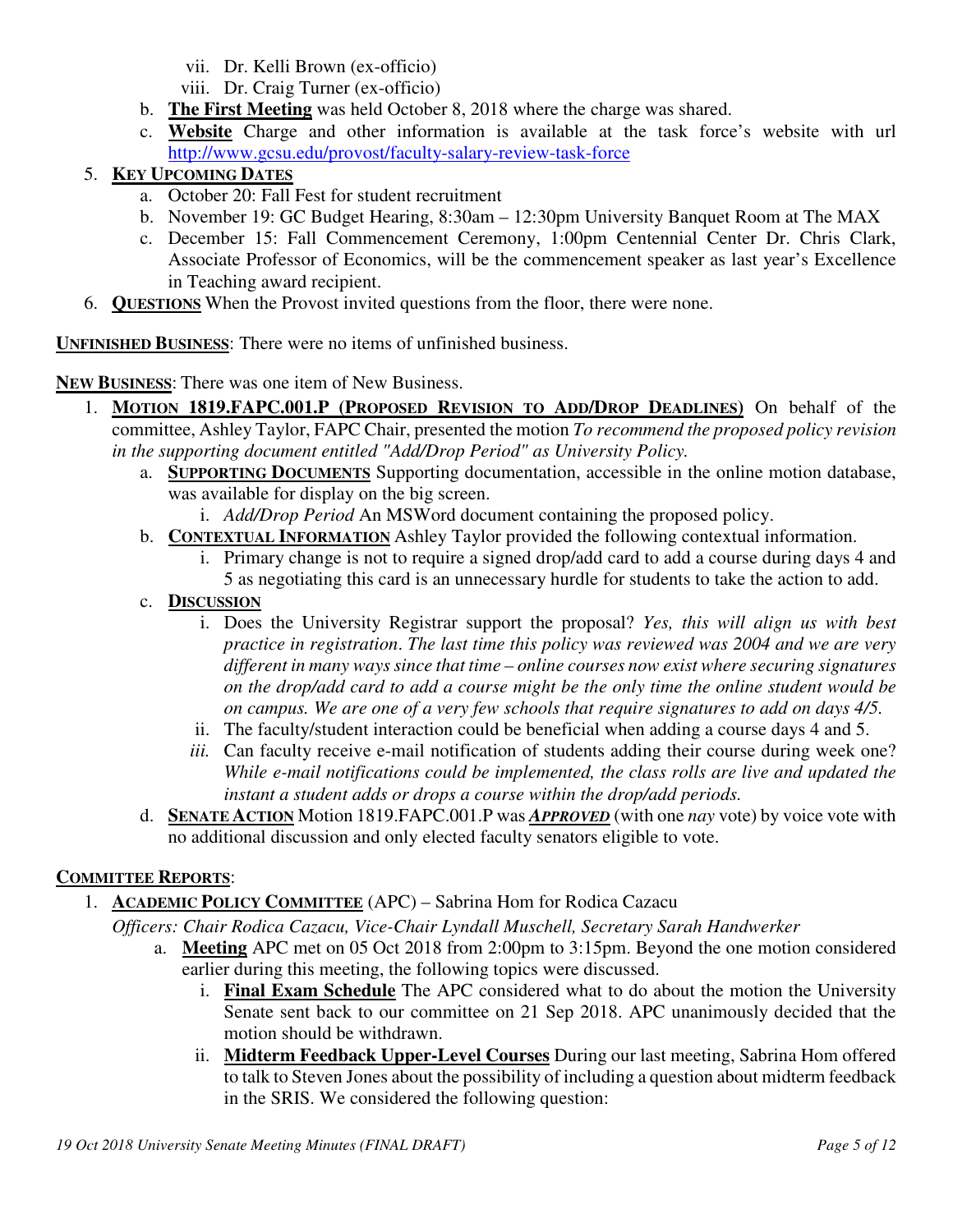• "Did you receive meaningful feedback on your performance in this class prior to the middle of the semester?"

In order to be included in this semester SRIS, the question should be submitted to Steven Jones by 19 Oct 2018.

APC was asked to consider the following regarding midterm feedback.

1) Could submission of midterm grades be mandatory in PAWS for all undergraduate

courses, i.e., not only 1000-2000-level courses but also 3000-4000-level ones too? APC decided to wait on this until we get some feedback from students on the changes APC proposed last year, making the existing policy more accessible to faculty.

2) Could the options for midterm grades in PAWS be changed from selecting one (SF, UA, UG, UP, UM) to checking all that apply, including an academic letter grade (A, B, C, D, F), attendance issues, participation issues, etc.?

After APC talked about this, unanimously decided that this item should not be considered for future discussions since we consider that a letter grade based on about 30% of the assignments will not be relevant and could be misleading. We consider that it will be better if students are advised to discuss their class grade with their instructor before the course drop deadline.

- iii. **Plus/Minus Grades** After consulting with faculty from their departments, APC members unanimously decided to terminate consideration of this topic.
- iv. **Attendance Policy** APC started the discussions about the attendance policy at GC through email and we just concluded that we do not want to propose changes to the current policy.
- 2. **EDUCATIONAL ASSESSMENT AND POLICY COMMITTEE** (EAPC) Alex Blazer for Mary Magoulick

*Officers: Chair Mary Magoulick, Vice-Chair Matt Forrest, Secretary Christine Mutiti* 

- a. **Meeting** did not meet on 05 Oct 2018 from 2:00pm to 3:15pm as there were no items of business requiring the attention of this committee, thus there is nothing to report.
- 3. **EXECUTIVE COMMITTEE OF THE UNIVERSITY SENATE** (ECUS) Alex Blazer

*Officers: Chair Alex Blazer, Vice-Chair David Johnson, Secretary Craig Turner*

- a. **Meeting** ECUS met on 05 Oct 2018 from 2:00pm to 3:15pm. The following topics were discussed.
	- i. **Student Concerns regarding Midterm Course Feedback** Provost Brown, Presiding Officer Blazer, and Presiding Officer Elect Johnson discussed ongoing student concerns brought to the Provost about students not receiving midterm course feedback. It was decided that
		- 1) Provost Brown will discuss the issue with deans, who will discuss the issue with chairs;
		- 2) the Registrar will include in the midterm course feedback email sent to all faculty a statement encouraging faculty to submit midterm feedback for all courses rather than simply the required 1000-2000 courses;
		- 3) students will meet with the deans;
		- 4) David Johnson will talk with FAPC about an SRIS question involving midterm feedback; and
		- 5) Alex Blazer will talk with APC about considering midterm grade policies.
	- ii. **Free Speech Workshop** Steve Jones, Assistant Director for Faculty Development of CTL, and Alex Blazer, Presiding Officer of the University Senate, invited members of University Senate to the October CTL and Office of Legal Affairs workshop on academic freedom and First Amendment rights in the context of the BoR policy on Freedom of Expression.
	- iii. **Mandatory Student Fee Committee** Nicole DeClouette and Craig Turner have agreed to serve again as University Senate representatives on the Mandatory Student Fee Committee this academic year.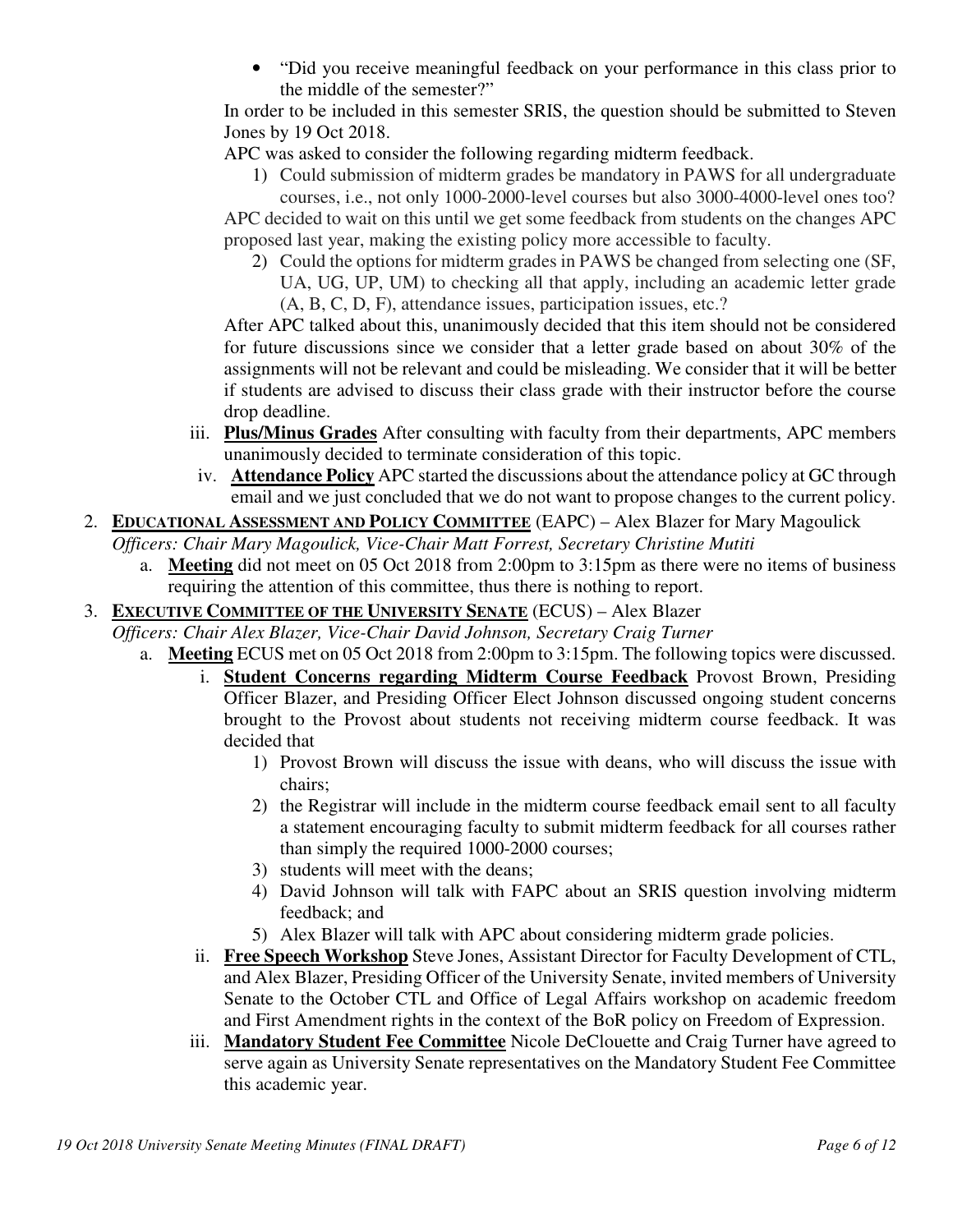- iv. **Committee Structure** ECUS and Standing Committee Chairs have begun a discussion of standing committee structure, specifically EAPC.
- v. **Ongoing Work Groups**
	- 1) **2019-2020 Governance Calendar** A work group comprised of Alex Blazer, David Johnson, and Craig Turner has begun work on the 2019-2020 governance calendar and is confirming dates for next year's governance calendar.
	- 2) **Official Documents** A work group comprised of Nicole DeClouette and John Swinton is preparing a set of proposed revisions to the University Senate handbook, being sure to incorporate the governance history, and other official documents as well as a proposed revision process for the handbook to facilitate future edits.
	- 3) **University Senate Representation on University-Wide Committees** The review of procedures for selecting these university senate representatives is progressing.
- vi. **Open Enrollment** David Johnson shares an important information item about open enrollment from yesterday's University System of Georgia Faculty Council (USGFC) meeting. The default is that USG employees are categorized as smokers; and employees who are nonsmokers must manually change this default to avoid the imposition of the smoking surcharge.

# 4. **SUBCOMMITEE ON NOMINATIONS** (SCoN) – Alex Blazer for David Johnson

*Officers: Chair David Johnson, Secretary Craig Turner, No Vice-Chair position for this committee.*

a. **Report** Beyond the one motion considered earlier during this meeting as part of the consent agenda, there is one item of business to report. The Corps of Instruction list was received from the provost's office and confirmed by all unit heads. Next year's elected faculty senators have been apportioned to the academic units (with no change from the 2017-2018 apportionment numbers), and deans will be receiving guidance on overseeing the 2019-2022 elected faculty senator elections in their respective academic units.

# 5. **FACULTY AFFAIRS POLICY COMMITTEE** (FAPC) – Ashley Taylor

- *Officers: Chair Ashley Taylor, Vice-Chair Angela Criscoe, Secretary Olha Osobov*
	- a. **Meeting** FAPC met on 05 Oct 2018 from 2:00pm to 3:15pm. The following topics were discussed.
		- i. **Faculty Salary Study** Susan Allen, Vice President for Finance and Administration, visited to discuss the faculty salary study. She provided clarity on committee questions about the goals and scope of the current study, membership on the committee/task force, and the timeline for implementation.
		- ii. **Add/Drop Deadlines** Kay Anderson, University Registrar, came to discuss Add/Drop deadlines. FAPC expressed concern that the current deadlines (3 days to add; 5 days to drop) make it unnecessarily challenging for students to get into the classes they want/need. We made a motion to extend the deadline for adding classes to the  $5<sup>th</sup>$  day. We also discussed the approval process for adding students to course rosters.
		- iii. **Midterm Feedback and Retreat** David Johnson came to the meeting to discuss potential changes to next year's governance retreat and SGA's complaints regarding GC faculty who do not return graded assignments by midterm
		- iv. **Add Question to SRIS?** Since that meeting, the issue of whether to include a question about midterm feedback in the SRIS (Student Rating of Instructor Survey) has been sent to us from APC and will be included as a discussion item on our next agenda.

## 6. **RESOURCES, PLANNING AND INSTITUTIONAL POLICY COMMITTEE** (RPIPC) – Diana Young *Officers: Chair Diana Young, Vice-Chair Darryl Richardson, Secretary Marcela Chiorescu*

- a. **Meeting** RPIPC met on 05 Oct 2018 from 2:00pm to 3:15pm. The following topic was discussed.
	- i. **Student Mental Health** Dr. Shawn Brooks (VP for Student Affairs) and Dr. Steven Wilson (Director of Counseling Services) came to our meeting to speak about recent trends in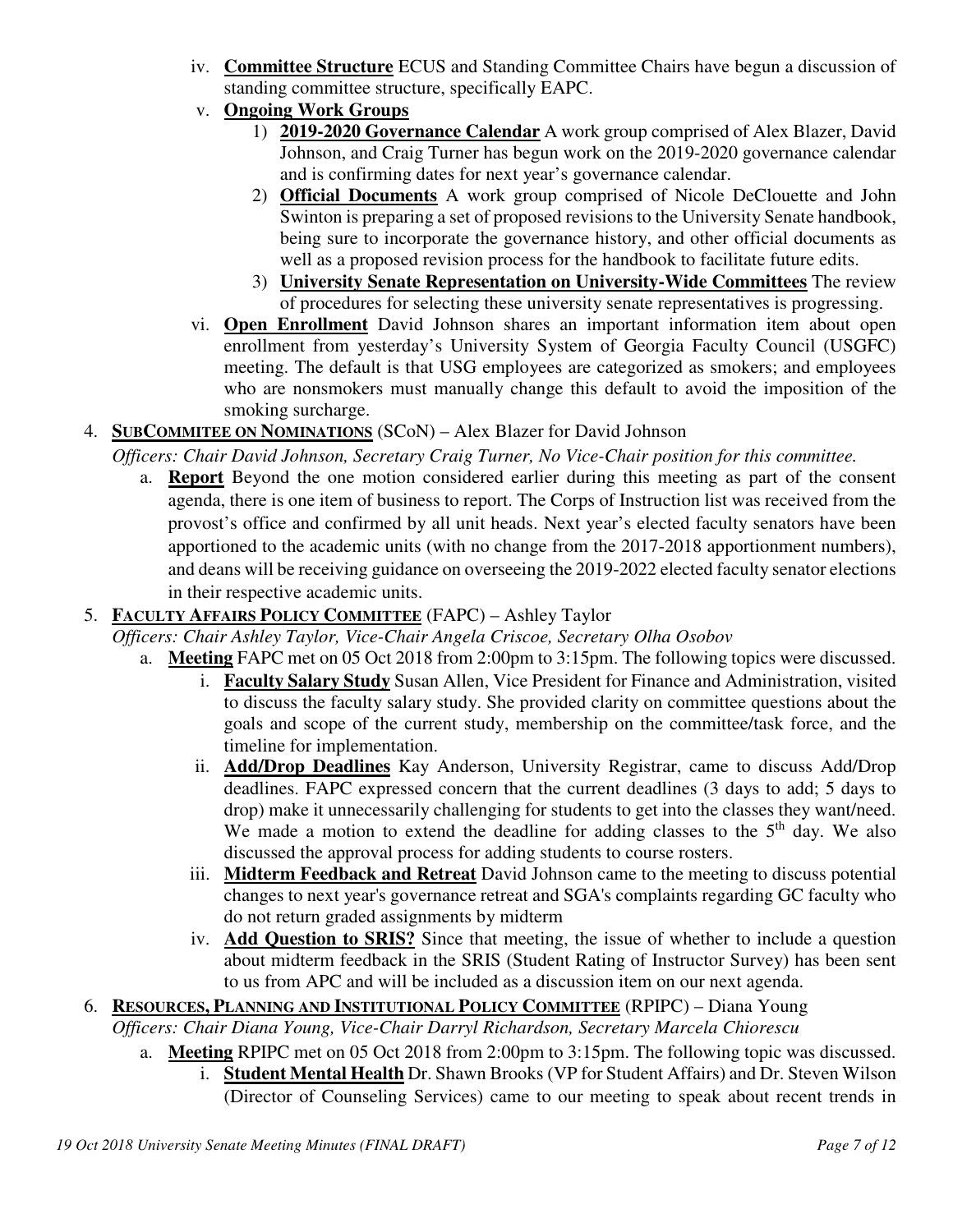student mental health and current/proposed strategies to improve student access to mental health care on campus.

- 1) Dr. Brooks shared much of the same information that he shared at the 7 Sep 2018 ECUS-SCC meeting: nation-wide trends in college student mental health issues.
- 2) Dr. Wilson shared data regarding changes in the number of students seeking treatment at GC Counseling Services. He also shared information about how a larger number of students are self-reporting various mental health behaviors (e.g. attempting suicide, suicidal ideation) this year compared to last year. Dr. Wilson described the current makeup of psychologists, counselors, and other mental health professionals at GC Counseling, the current programs/services offered to students, and the increases in average wait times for students seeking to make appointments. Finally, Dr. Wilson described a number of proposed changes or additions to Counseling Services. Some examples include: hiring a new full time psychologist, increasing the number of part-time contractor employees, offering more group counseling sessions, suggesting tele-mental health services or referring students out to non-GC counselors for long-term care, and considering a future walk-in triage system.

#### 7. **STUDENT AFFAIRS POLICY COMMITTEE** (SAPC) – Joanna Schwartz

- *Officers: Chair Joanna Schwartz, Vice-Chair Monica Ketchie, Secretary Guy Biyogmam*
	- a. **Meeting** SAPC met on 05 Oct 2018 from 2:00pm to 3:15pm. The following topics were discussed.
		- i. **Freedom of Expression Policy** The discussion on concerns about the new policy on freedom of expression on campus continued. University Counsel Qiana Wilson and Dr. Womack, enlightened the committee about the legal implications of the new policy. According to them, GCSU, being part of the University System of Georgia, has to follow State laws, even if the policy can potentially impact underrepresented students. Georgia College can take action only if there is enough evidence that the speech crosses the lines of Harassment and Discrimination, or disrupts the business of Georgia College. Dr. Womack and University Counsel Wilson emphasized that the policy has limits and any issue should be directed to them. They are also planning to train students, faculty, and staff on how to respond to potential offensive language.
		- ii. **HUB Council** Minority students are planning to create a HUB (Honoring, Uniting, Building) community council in order to promote diversity. Dr. Womack welcomes the idea and is looking forward to meeting monthly with this council. SAPC will invite Dr. Stacey Hurt-Milner, Director of the Cultural Center, to discuss promoting the HUB.
		- iii. **Early College** The discussion on concerns that Georgia College Early College (GCEC) students do not feel welcome on campus continued. Dr. Lewter, University Counsel Wilson and Dr. Womack informed the committee that an attempt to give them access to many facilities on campus has been made in the past, but Dr. Sallad, GCEC Director, did not at that time welcome the idea due the age of Early College students and their middle and high school student status. SAPC will invite Dr. Sallad to discuss ways to better integrate GCEC students into the Georgia College community.

*Comment from the Floor of the University Senate My experience suggests that many Georgia College students are unaware of the existence of Early College. I suggest consideration of some intentional efforts, possibly as part of orientation, to educate Georgia College students on the existence of Early College.*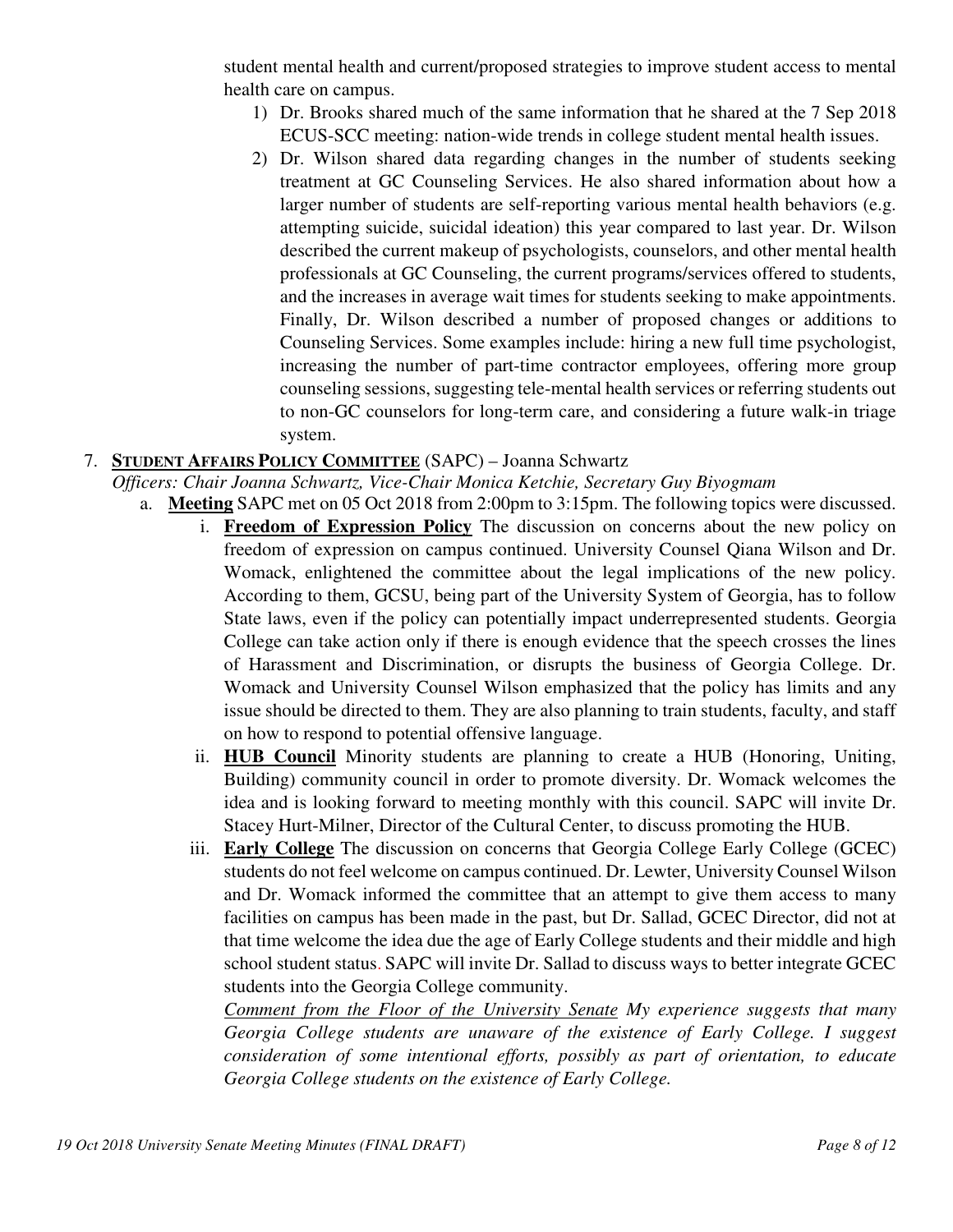- iv. **Bobcats Email** Georgia College students are concerned that their e-mail addresses are too long and do not look professional when they go outside of college and on the job market. Students would like the extension shortened. Students were told that it is a complicated issue since **gcsu.edu** is Georgia College's domain and student email addresses must differ from faculty and staff addresses and presently student email have domain **bobcats.gcsu.edu**. SAPC will reach out to Dr. Orr, Chief Information Officer, to find out if student email addresses could be changed to **first last@gcsu.edu** (propose using an underscore delimiter between first and last name for students and period delimiter between first and last name for employees), or invite him to the next meeting if necessary.
- v. **Disruptive Behavior Policy** was postponed to the next SAPC meeting due to time constraints.
- vi. **Inclusion Talk** See the details in the panel below.

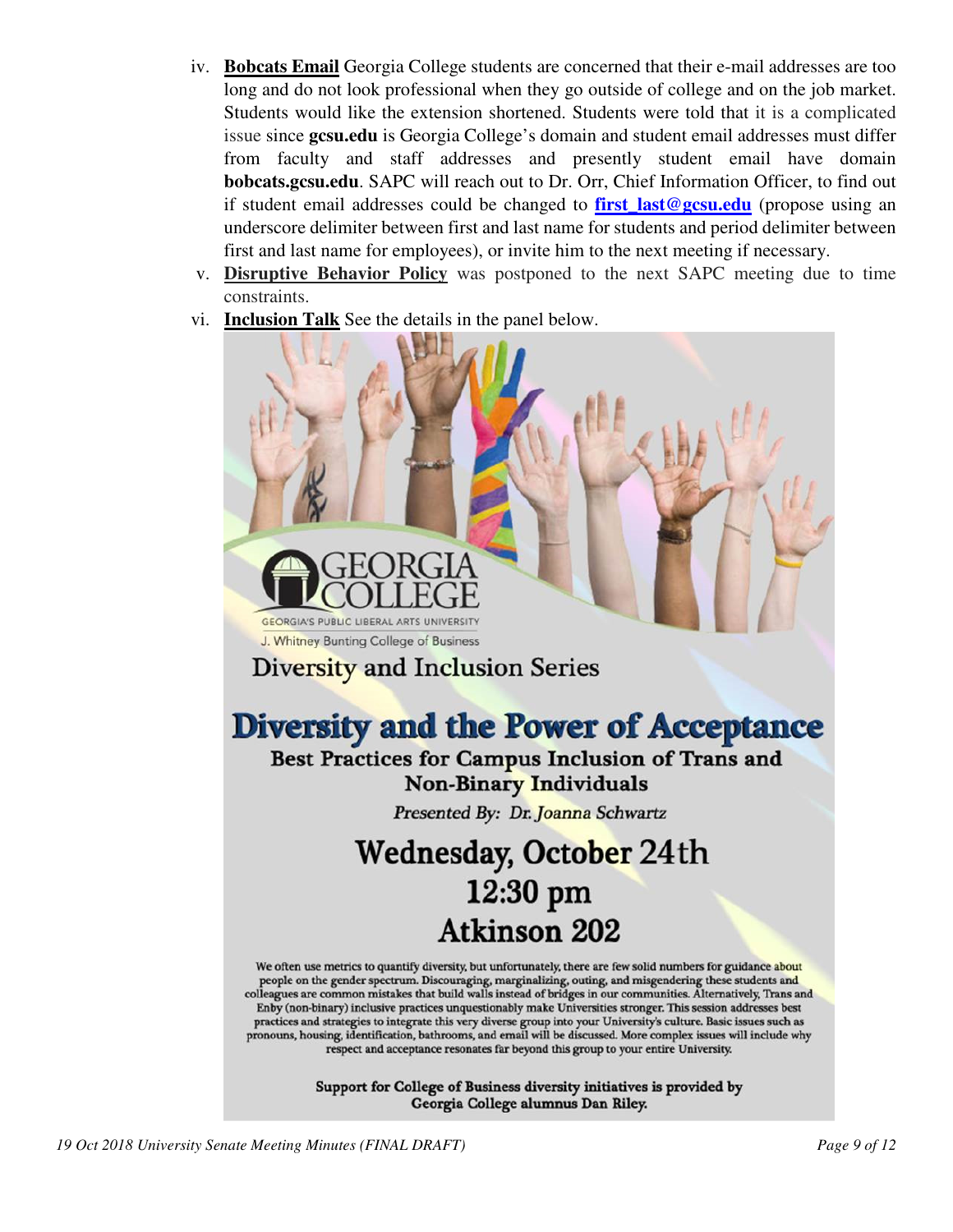#### 8. **STUDENT GOVERNMENT ASSOCIATION** (SGA) – Amelia Lord

*Officers: President Amelia Lord, Vice President Sarah Smith, Secretary Daniel Goorsky, Treasurer Avery Perkins* 

- a. The SGA Drive-in Movie (fundraiser for the student emergency fund), scheduled for Thursday, 25 Oct 2018, has been postponed due to inclement weather.
- b. SGA is working on installing a new bobcat statue in front of Magnolia by the beginning of next semester.
- c. The SGA Senate meets at 2:00pm every Friday in the Maple Conference room!

#### **ANNOUNCEMENTS/ INFORMATION ITEMS**:

- 1. **FACULTY SALARY REVIEW TASK FORCE UPDATE** John Swinton (University Senate Representative)
	- a. **10/08/2018: Initial/Organizational Meeting**
		- i. Members
			- 1) Ex Officio: Provost Brown, Susan Allen, Craig Turner;
			- 2) Members Robert Blumenthal, Sallie Coke, Neil Jones, John Swinton (Senate Representative);
			- 3) Chair Russ Williams
			- ii. Tasks
				- 1) Recommend acceptable salary ranges for each discipline and rank for all full time faculty. These ranges are to assist in the attraction and retention of highly qualified faculty in our attempt to become a nationally preeminent public liberal arts institution. Among other factors, we are to use information from approved aspirational schools (as determined by the BoR/USG, the GCSU Cabinet, and relevant accrediting bodies) to develop our recommendations.
				- 2) Fully document all work done.
				- 3) Create a philosophy to guide future salary reviews.

#### b. **10/15/2018: Review of Data Requirements**

- i. Guest Dr. Chris Ferland (AVP Institutional Research)
- ii. Discussion Topics
	- 1) Challenge of gathering data
		- a) No reliable source of data that provides institution/rank/discipline data AAUP and IPEDS do not provide discipline based information.
		- b) CUPA-HR (College and University Professional Association for Human Resources) may have (broad) discipline level data but not for specific institutions. We do not know at this point.
		- c) Little reason to believe institutions will share data that they do not report to other bodies. We will ask anyway.
	- 2) Moving forward
		- a) Check CUPA-HR
		- b) Reach out to a few aspirational schools to see what they will share
		- c) Look into alternative avenues for obtaining discipline-based data
- c. **Task Force Website** http://www.gcsu.edu/provost/faculty-salary-review-task-force
- 2. **UNIVERSITY CURRICULUM COMMITTEE (UCC) UPDATE** Lyndall Muschell (UCC Chair)

## a. **University Curriculum Committee and General Education Committee**

- i. Action Items
	- 1) **Revisions in Minor in Outdoor Education** Jeff Turner explained due to the deactivation of the outdoor education major, a revision of courses was necessary for the minor (**Recommended Sept. 28, 2018)**
	- 2) **Revisions in Minor in Public Health** The name was already changed to reflect change in major, courses already have been offered (**Recommended Sept. 28, 2018)**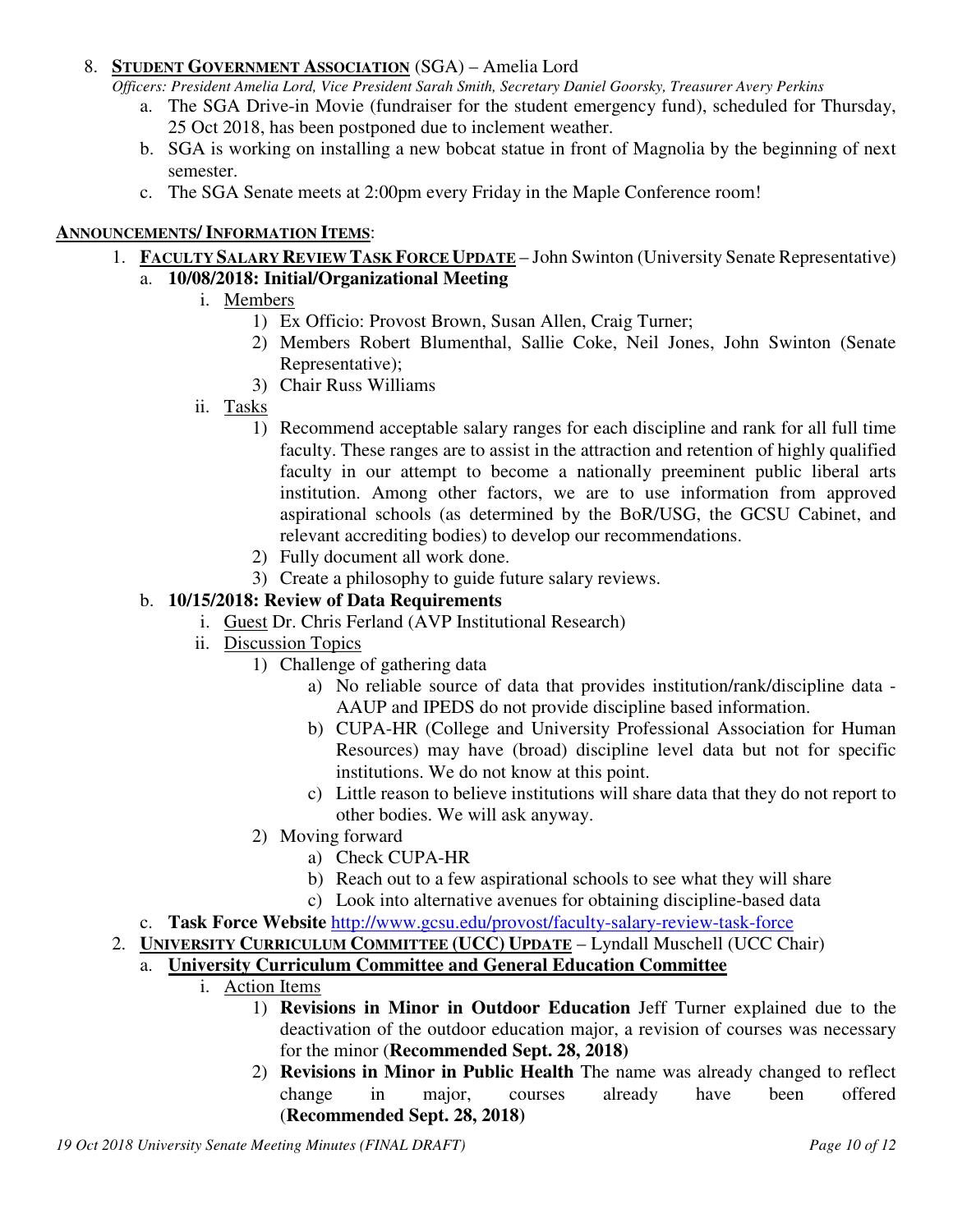- ii. Information Items
	- 1) **General Education Committee**
		- a) GC2Y World Englishes Recommended by GEC (Sept. 21, 2018)
		- b) GC1Y Tech Support: The Promise and Peril of Technology Recommended by GEC (Sept. 21, 2018).
- 3. **MENTAL HEALTH ISSUES OF COLLEGE STUDENTS** Shawn Brooks (Chief Student Affairs Officer)
	- a. Vice President Brooks was gracious enough to supply the notes on which his remarks were based. These notes are attached as a supporting document to these minutes and serve to document the talking points of this presentation.
	- b. Questions
		- i. At what point would a student expect to leave campus as a result of mental health concerns? *Such consideration is a daily reality on this campus. Naturally we must comply with ADA policies. Some strategies include partnering with parents subject to student permission and the parents may come and take their child from the campus for treatment. If a student has threatened harm to self or others, overrides the necessity for permission to contact parents. Sometimes these breaks from campus are only temporary.*
		- ii. You reported 25.5% of students report being on psychotropic drugs, this isn't 25.5% of ALL students, is it? *No, it isn't. It is 25.5% of students being seen at counseling centers report being on psychotropic drugs. Some students who have freedom for the first time in college choose to unmedicate (stop taking their medications). Others may accompany their drugs with alcohol consumption without realizing this is a potentially life-threatening combination!*
		- iii. I am not a fan of the generation categorization as an explanation. Often other factors such as sexual assault experiences can be pertinent. Two questions: How many students that you see have experienced sexual assault? How effective is text/Skype counseling? *While these are excellent questions, I do not presently have answers for them. I will definitely seek out answers. Let me get your contact information so that I can share answers to your questions with you.*

**OPEN DISCUSSION:** Alex Blazer invited open discussion from the floor. There was one topic of discussion.

## 1. **DROP/ADD POLICIES AND FACULTY/STUDENT INTERACTION**

- a. The recent drop/add policy trends support student anonymity and student isolation/alienation and reduce faculty/student interaction*.* This may be ideal for Gen Z students who allege they would prefer to interact online rather than face to face. Faculty intervention sometimes save the student to succeed. While I welcome the lifting of the requirement for students to secure signatures on drop/add cards, part of me would like to preserve the faculty/student conversation geared toward promoting the student's success that often accompanies the affixation of the faculty instructor signature on the drop/add card. At this time, I have no suggested policy revision to offer.
- b. For some students, there is a drop the course(s) OR lose the hope scholarship perspective.
- c. I love that faculty/ staff reach out and talk to students and make themselves available to students.
- d. We students are increasingly grateful to have relationships with faculty and staff and we feel that they genuinely care about us and our success.
- e. Summary of the reported midterm grades for fall 2018
	- i. Approximately 133 students had a U midterm grade in three or more of their courses.
	- ii. Approximately 600 students had a U midterm grade in one or two of their courses.
	- iii. The U grades trigger messages to college deans and department chairs with lists of these students.
	- iv. How can interested faculty identify the students with multiple midterm U grades? *Consult their department chair.*